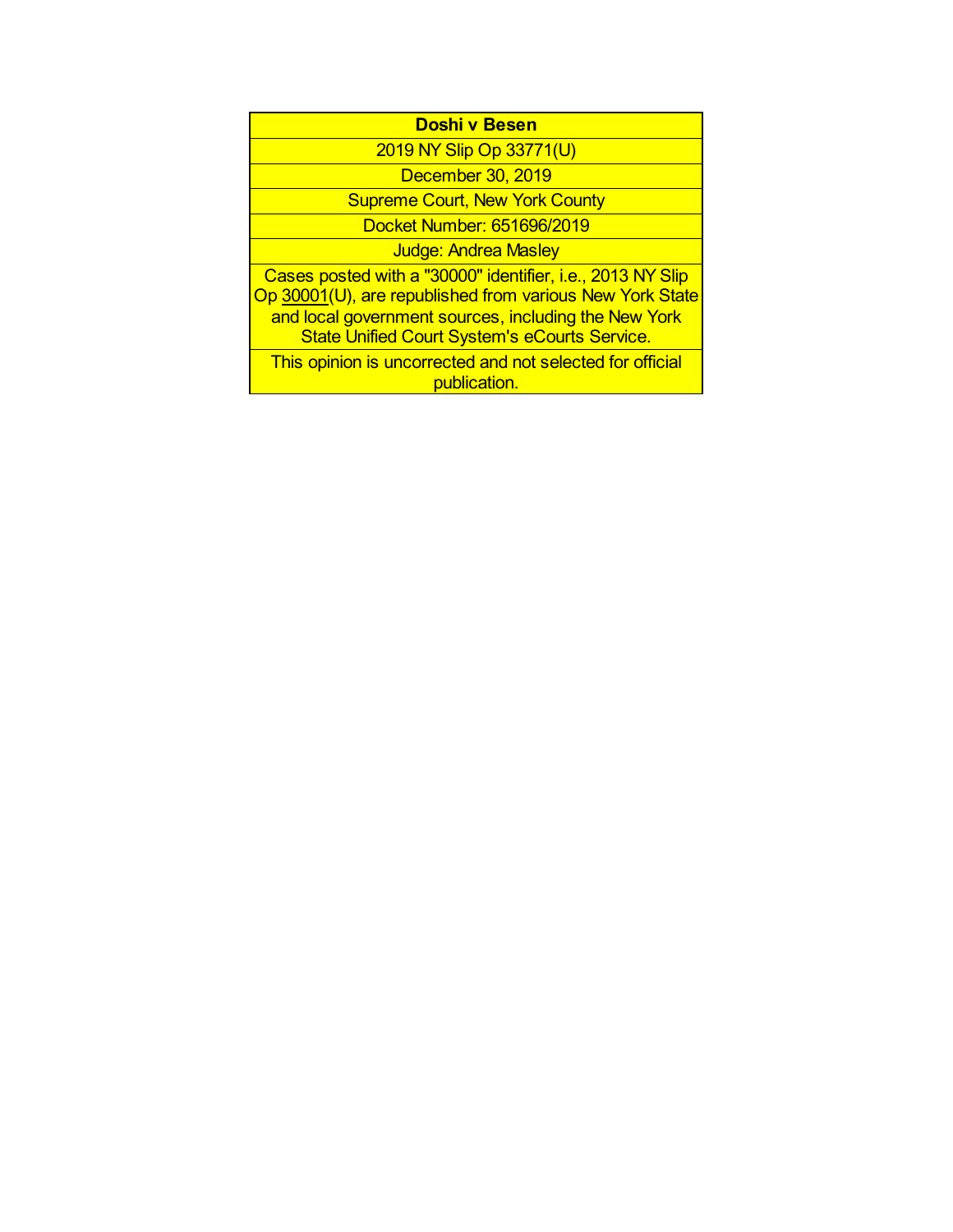المسمد

 $\alpha$ 

 $\sim$   $\sim$ 

## SUPREME COURT OF THE STATE OF NEW YORK COUNTY OF NEW YORK: COMMERCIAL DIVISION PART IAS MOTION 48EFM

 $\sim 1$ 

 $\frac{1}{2}$  I is  $\frac{1}{2}$  I if  $\frac{1}{2}$ 

 $\sim$   $^{-1}$ 

| AMIT DOSHI, BEING THE HOLDER OF 50% OF THE<br>OUTSTANDING SHARES OF BESEN & ASSOCIATES,                                                                                | <b>INDEX NO.</b>   | 651696/2019                                 |  |  |
|------------------------------------------------------------------------------------------------------------------------------------------------------------------------|--------------------|---------------------------------------------|--|--|
| INC.                                                                                                                                                                   | <b>MOTION DATE</b> |                                             |  |  |
| Petitioner,                                                                                                                                                            |                    |                                             |  |  |
| $-V -$                                                                                                                                                                 |                    | MOTION SEQ. NO. 001, 002                    |  |  |
| MICHAEL BESEN,                                                                                                                                                         |                    | <b>DECISION + ORDER ON</b><br><b>MOTION</b> |  |  |
| Respondent.                                                                                                                                                            |                    |                                             |  |  |
| HON. ANDREA MASLEY:<br>The following e-filed documents, listed by NYSCEF document number (Motion 001) 2, 13, 14, 15, 16,                                               |                    |                                             |  |  |
| 17, 18, 19, 20, 21, 22, 23, 24, 25, 26, 27, 28, 29, 30, 31, 32, 35, 36, 41, 42, 43                                                                                     |                    |                                             |  |  |
| were read on this motion to/for                                                                                                                                        | <b>DISSOLUTION</b> |                                             |  |  |
| The following e-filed documents, listed by NYSCEF document number (Motion 002) 45<br>were read on this motion to/for                                                   | <b>DISMISSAL</b>   |                                             |  |  |
| On March 22, 2019, petitioner Amit Doshi filed this special proceeding for a                                                                                           |                    |                                             |  |  |
| judicial dissolution and accounting of Besen & Associates, Inc. (B&A) pursuant to BCL                                                                                  |                    |                                             |  |  |
| §1104 (a). Besen moves for dismissal of the petition, arguing that Doshi's resignation in                                                                              |                    |                                             |  |  |
| July 2018 terminated their "interpersonal issues," and thus there can be no factual                                                                                    |                    |                                             |  |  |
| predicate for BCL § 1104. (NYSCEF Doc. No. [NYSCEF] 21, April 16, 2019, Besen Aff.,                                                                                    |                    |                                             |  |  |
| $\P(8)$ .                                                                                                                                                              |                    |                                             |  |  |
| BCL § 1104 (a) authorizes dissolution of a New York corporation on three                                                                                               |                    |                                             |  |  |
| grounds:                                                                                                                                                               |                    |                                             |  |  |
| "1. That the directors are so divided respecting the management<br>of the corporation's affairs that the votes required for action by<br>the board cannot be obtained. |                    |                                             |  |  |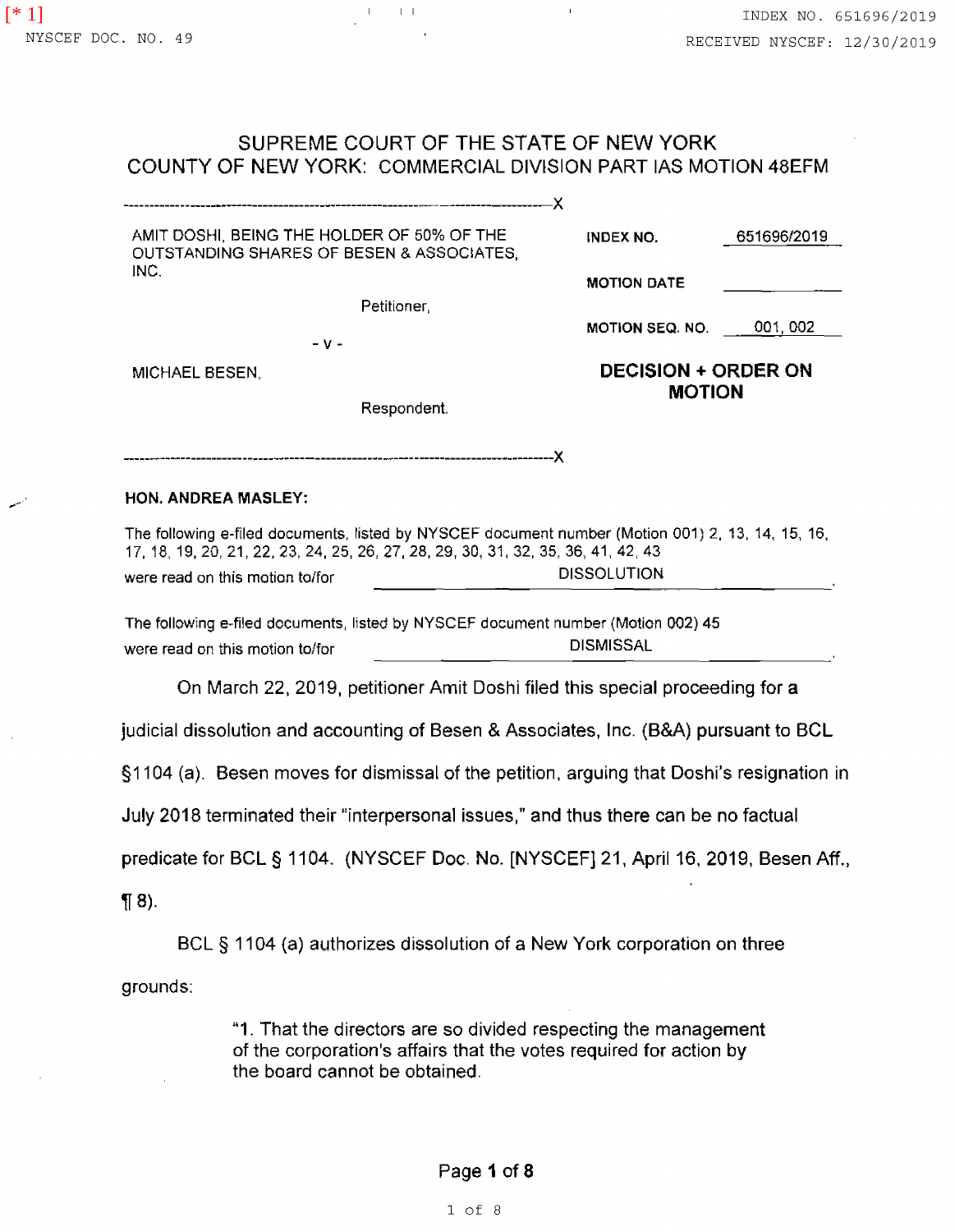2. That the shareholders are so divided that the votes required for the election of directors cannot be obtained.

3. That there is internal dissension and two or more factions of shareholders are so divided that dissolution would be beneficial to the shareholders."

B&A is a New York corporation with its principal office located at 381 Park Avenue South, New York, New York. (NYSCEF 1, Petition 18). Besen formed B&A in 1988 for the purpose of operating a commercial real property sales brokerage business. (Id.). In 1989, Doshi joined B&A's employ, and eventually became an equal B&A shareholder with Besen. (Id.). Together they were B&A's only officers and directors until July 20, 2018, when Doshi resigned his positions as an officer, director and employee of B&A, "due to the severe dissension between the parties and Petitioner's complete distrust of Respondent as described herein." (Id.).

Doshi claims that Besen became distracted by his own personal investments triggering the failure of B&A, and its related joint businesses. (*Id.*,  $\P$  10). "[T]hey have become embroiled in disagreements and business disputes in recent years which are so severe that all confidence, trust and cooperation between them has been destroyed."  $(id, \P 9)$ . According to Doshi, dissention began in 2017, and the partners discussed separating their joint interest in B&A and other jointly held businesses. (Id.,  $\P$  1). Doshi asserts that "{t]here was such severe disagreement and dissention between us about the direction and operation of B&A[,] and the use of its funds that we were, in fact, in a deadlock and could not continue." (NYSCEF 35, May 1, 2019 Doshi Aff., ¶ 3). Doshi opposes the way in which Besen is currently operating and directing B&A and has not abandoned his "right to elect a director with a diametrically different view as to how the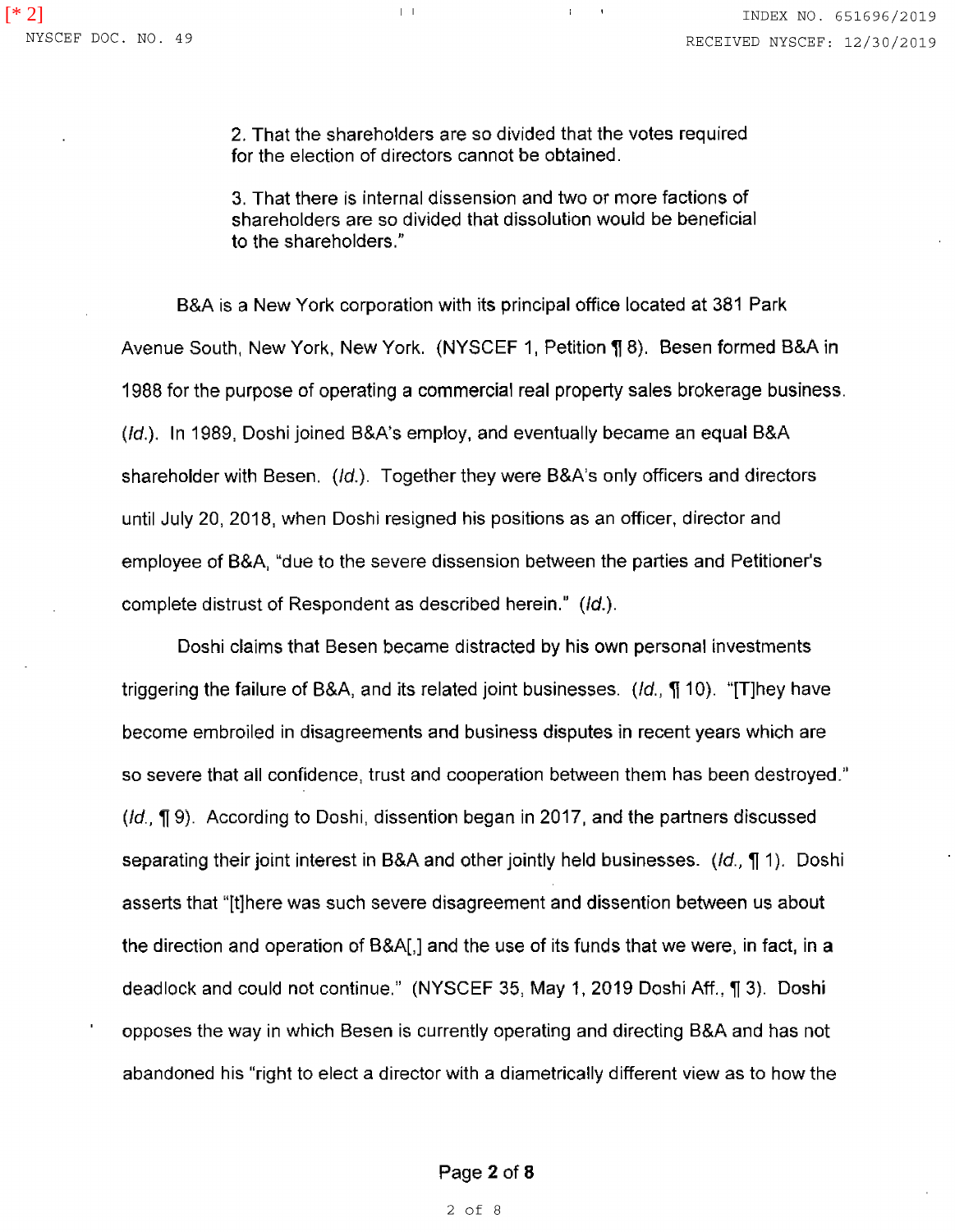Company should be operated." ( $Id$ .,  $\P$  5). Doshi also accuses Besen of using B&A assets for his personal enjoyment. (NYSCEF 5, March 21, 2019, Doshi Aff.,  $\P$  8; NYSCEF 1, Petition, ¶ 10).

 $\mathbf{I} = \mathbf{I}$ 

Besen blames Doshi for abandoning B&A and joining the employ of a competitor. (NYSCEF 21, April 19, 2019, Besen Aff., ¶ 30). On May 31, 2018, Besen initiated a plenary action with 24 causes of action and 273 paragraphs (Besen v Doshi, Index No. 65269112018), in this court against Doshi, in which Besen alleges that it is "impossible for [Besen] to continue to operate any business with [Doshi]." (NYSCEF 34, Amended Complaint, **11 154, 167, 181, 199, 210, 227, 245 and 269).** Besen also accuses Doshi of sensational misconduct and breaches of his fiduciary duty including: converting millions of dollars from B&A  $(d, \eta)$  97-101); misappropriating B&A funds to participate in deals not involving B&A ( $Id$ ,  $\P$  102); loaning money to clients of B&A through his own entity, without earning fees or commissions for B&A ( $Id$ ,  $\P$  107); and interfering with the payment of commissions to B&A (*Id.*,  $\P$  108). Besen repeatedly alleges that "the differences between [Besen and Doshi} are irreconcilable", and that any attempt to settle their differences "will continue to be fruitless." (Id., 1111, 156, 157, 169, 170, 183, 184, 201, 202, 212, 213, 229, 230, 247, 248, 271 and 272). In addition, Besen seeks dissolution of eight entities that he jointly owns with Doshi. (Id.,  $\eta$ , 151, 164, 178, 203, 207, 224, 241, 266). In the counterclaims, Doshi seeks to dissolve eight additional entities jointly owned by the parties; Besen has consented to the dissolution of seven.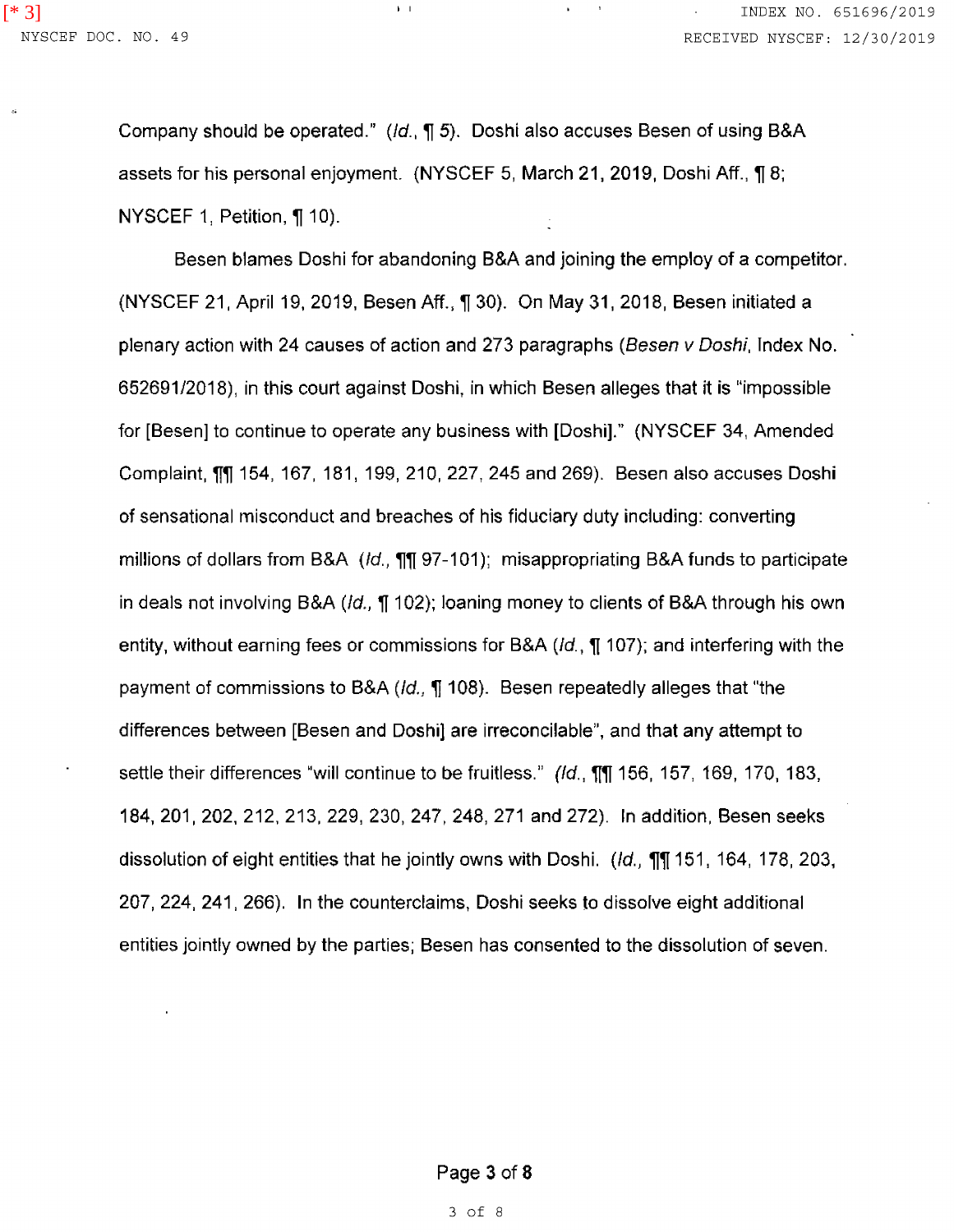(See NYSCEF 7).<sup>1</sup> The exception is 94-16 34th Road LLC because upon foreclosure of the property, there will be no remaining assets to distribute.

i.

 $\Gamma$  .

The foreclosure proceeding pending in Queens Supreme Court, concerning 94- 16 34th Road LLC, property jointly owned by Besen, Doshi and Farhadian,<sup>2</sup> illustrates the depth of the parties' dissention and the destruction they are both willing to tolerate at B&A's expense. (See Jackson Partners LLC v. 94-16 34 Road LLC, et. al, Index No. 715767/2017). Doshi and Farhadian are the only managing members of this LLC, but the property is managed by New York City Management LLC, a company co-owned by Besen and Doshi. (NYSCEF 34, Amended Complaint, ¶ 34). The squalid conditions of the building are such that the tenants initiated a building-wide rent freeze. *(Id.*, **11** 35, 36, 37). Doshi and Farhadian were each ready, willing and able to pay Astoria Federal · Bank (Astoria) 1/3 of the remaining balance on the loan, but Besen declined to pay his share. (See Index 652691/18, NYSCEF 57, March 29, 2019, Farhadian Aff.,  $\P$  5). Instead, Besen insisted on renovating the property with refinancing from Signature Bank with significant associated fees. (NYSCEF 34,  $\frac{1}{11}$  35-40). As the October 1, 2017 maturity date was approaching, Doshi and Farhadian offered to extend the Astoria mortgage at no fee until these issues could be resolved. (See Index 652691/18, NYSCEF 57,  $\eta$ ,  $\eta$ , 8). Astoria agreed, but when Besen refused to execute a document

<sup>1</sup>Dissolution proceedings are pending for a total of 20 entities in which Besen has an interest. In Ram Gupta and Amit Doshi vs 292 East 166 LLC, Index No. 651094/2019, petitioners seek the dissolution of two more companies owned by Doshi, Besen and a third partner Gupta. In yet another action, Index No. 650952/2019, Gupta seeks dissolution of another company he owns with Besen.

<sup>2</sup>Robert Farhadian is a defendant in Besen's plenary action bearing index number 65269112018.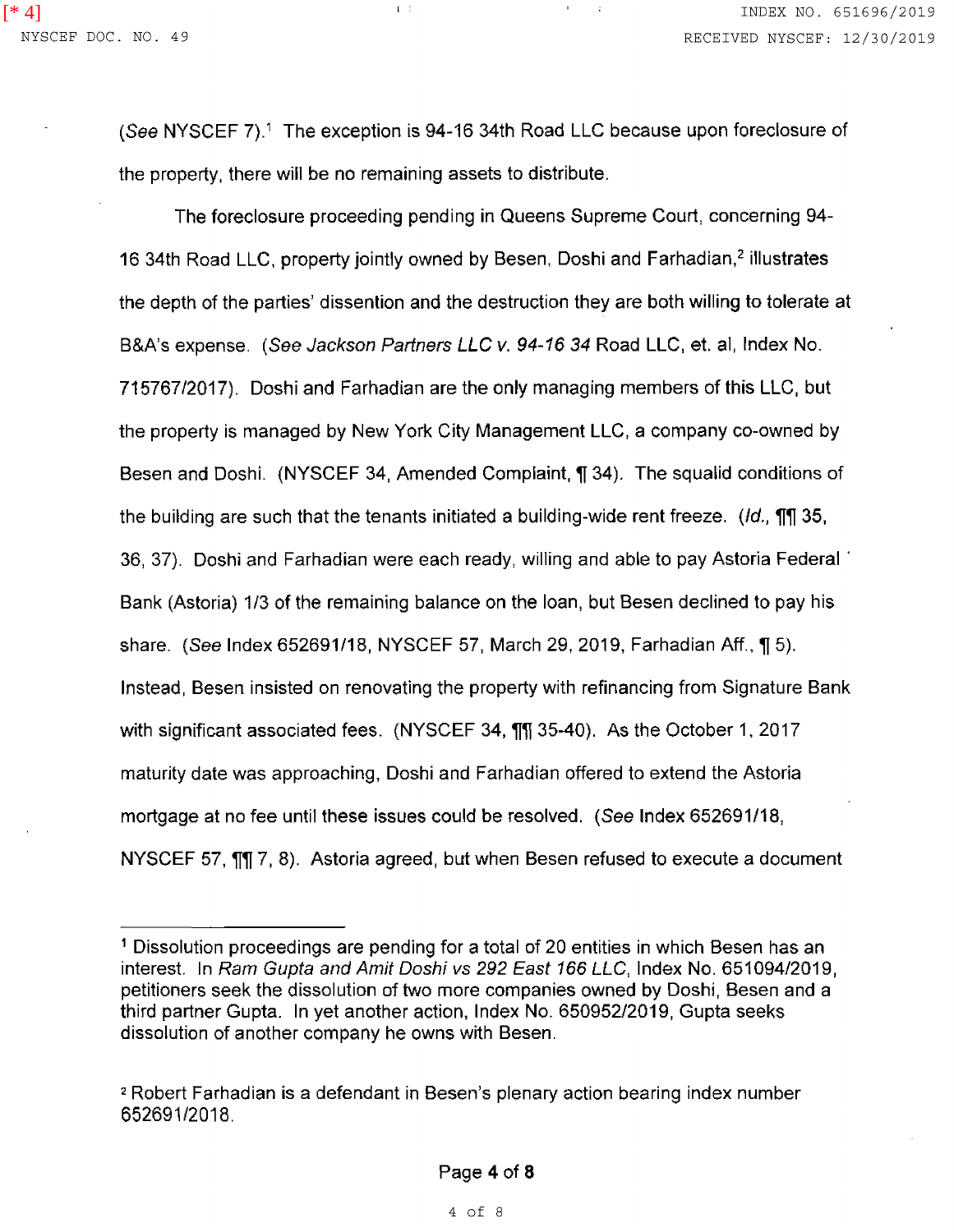to correct a scrivener's error in the LLC documents<sup>3</sup>, as required by Astoria, the mortgage defaulted. (Id., ¶ 6). Doshi and Farhadian created Jackson Partners LLC, an entity that purchased the defaulted mortgage, and is now foreclosing on the property. (See Index 652691/18, NYSCEF 57, 111). Besen's attempts to stay the foreclosure have all failed. (See Index 652691/18, NYSCEF 58, Livote, J. denying motion to intervene in Queens foreclosure; NYSCEF 59, Feb. 1, 2019, Appellate Division Second Department affirming decision issued by Livote, J. and denying stay of Queens foreclosure; NYSCEF 60, March 7, 2019, Appellate Division Second Department denying Besen's motion to renew and reargue; see also Index 652691/2018, NYSCEF 279, Oct. 4, 2019 Masley, J. denying Besen's motion for preliminary injunction staying the Queens foreclosure).

 $\mathbf{L}$ 

 $\sim 10^{-10}$  $\mathbf{I}$ 

Another example of the irreconcilable differences between Doshi and Besen is illustrated by each party's maneuvers regarding the B&A server. (See Index 652691/2018, NYSCEF 319, 355). For months, these sophisticated business people, and their equally sophisticated attorneys, have been unable to get Doshi access to B&A's electronic documents, books and records. On October 11, 2019, this court heard oral argument on Besen's motion sequence number 005, in the related action bearing index number 652691/18, where Besen moved to quash Doshi's document demand. (See Index 652691/2018, NYSCEF 316, Transcript). The court directed the parties to investigate the cost of imaging, or alternatively establishing a portal, and report back to the court at the next conference scheduled for November 6, 2019. However, it was not

<sup>3</sup>The Operating Agreement listed Besen as owning 20% of 94-16 34th Road LLC instead of 1/3. (See Index 652691/18, NYSCEF 57, March 29, 2019 Farhadian, Aff., ¶ 6).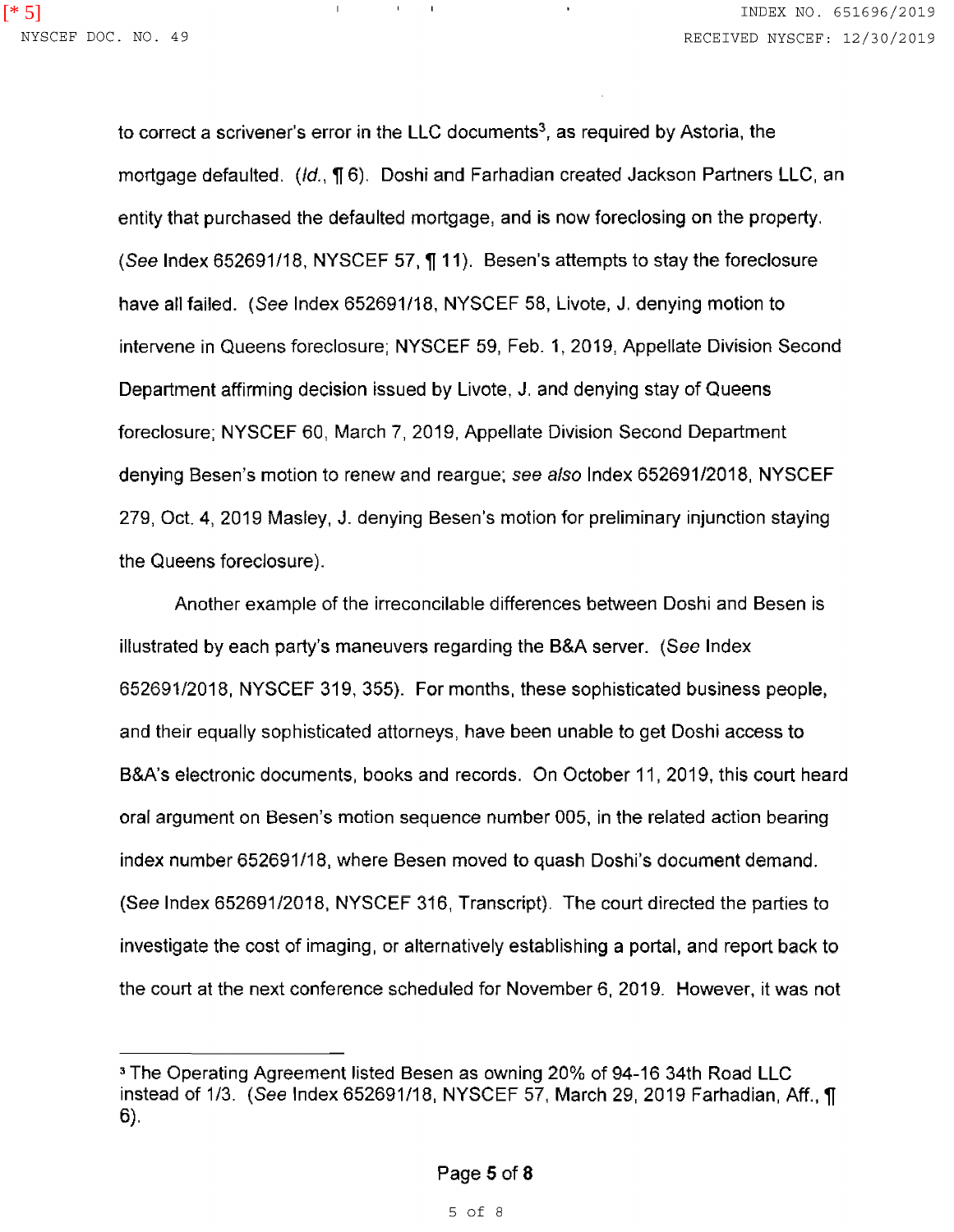until December 17, 2019, the night before a subsequent status conference, that Besen finally submitted an affirmation attesting to the cost of imaging --\$1,500. (See Index 652691/2018, NYSCEF 355, Dec. 17, 2019, Heppt Aff and NYSCEF 356, Dec. 18, 2019 Walfish Aff.). Despite this minimal cost in the grand scheme of this multi-million-dollar litigation, the parties persist in arguing about who shall bear the cost. (See December 27, 2019 decision on motion sequence numbers 004 and 005 in the action bearing index number 652691/2018).

 $\sim 10^{-10}$  and  $\sim 10^{-1}$ 

Besen does not trust Doshi because Doshi allegedly lied to Besen about his involvement as a partner in a transaction for property located at 417 Lafayette Street. (NYSCEF 34, Amended Complaint, ¶ 97). Besen believes Doshi to be self-dealing as evidenced by payment of a B&A commission to The Bluestone Group (a real-estate investment firm), for the purpose of funding Doshi's investment in a deal with that firm.  $(id, \P 103)$ . Besen repeatedly objects to Doshi's employment with Meridian Capital, a B&A competitor, as evidence of malfeasance. *(Id.,* 123).

Despite his allegations of pervasive malfeasance, Besen opines that the conflict no longer exists because Doshi abandoned B&A. (NYSCEF 21, Apr. 16, 2019, Besen Aff.,  $\P\P$  6, 8). The court rejects the implicit notion that B&A is a sole proprietorship. The court is compelled to deny Besen's motion as it is undermined by Besen's own allegations. Contrary to Besen's wishful thinking, B&A cannot escape the fallout of the admitted collapse in the relationship between Doshi and Besen. The parties need not come to blows to satisfy BCL §1104 (a).

Regardless of whether Doshi, Besen, or both, are responsible for the demise of B&A, it is apparent to this court that these parties are so divided that they can

## Page 6 of 8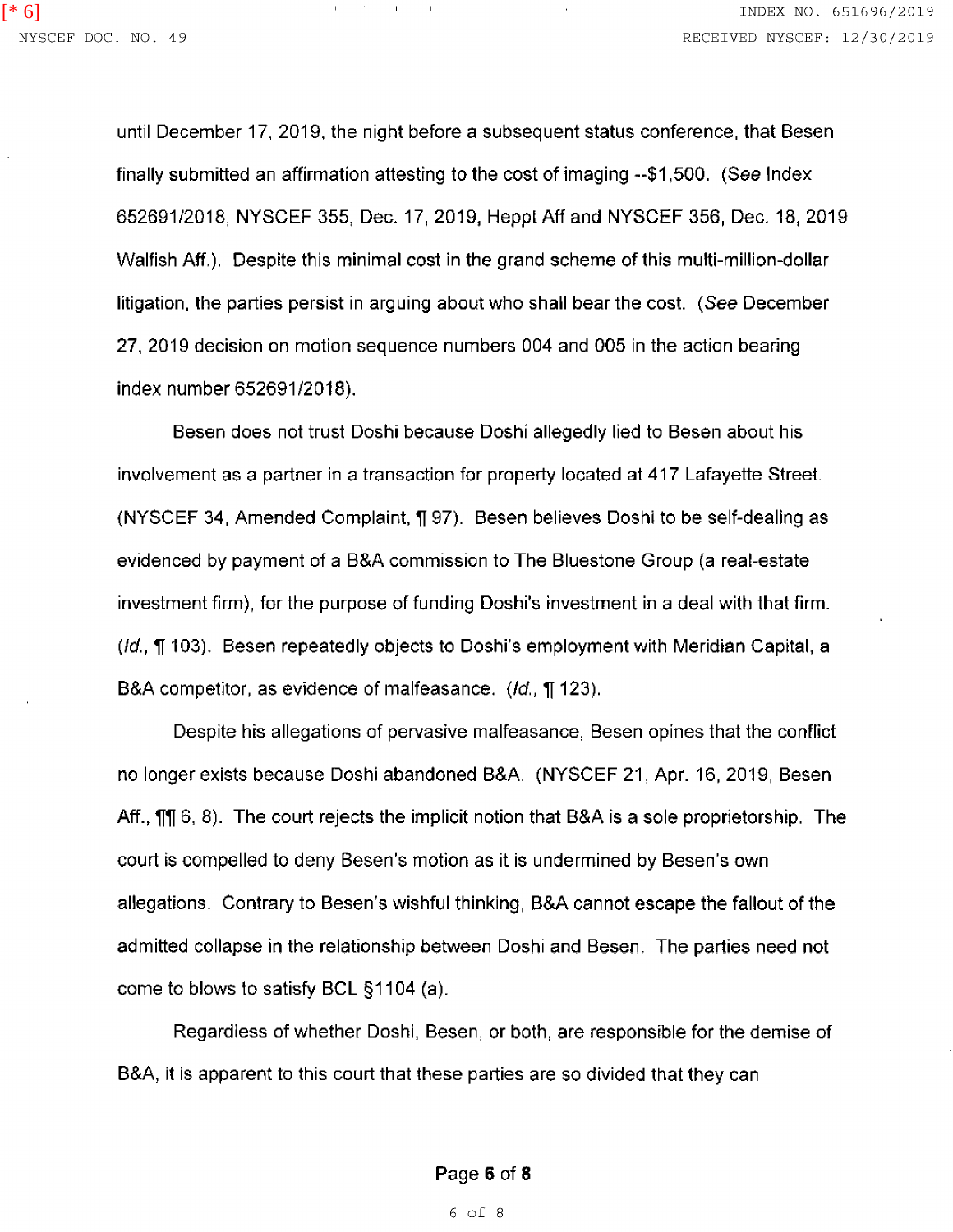accomplish nothing but destroy the successful company they created together. The standard for dissolution is not who is to blame. (Schneck v Schneck, 27 Misc 3d 1237(A), 2010 NY Slip Op 51084[U], at 8\* [Sup Ct, Nassau County 2010]). With each party holding 50% of B&A, it is mathematically impossible to elect a new director to replace Doshi, and even if a new director could be elected, it would be impossible for the two directors to agree. Doshi promises that such a new director will have a "diametrically different view as to how the Company should be operated." (NYSCEF 35, May 1, 2019, Doshi Aff.,  $\P$  5). The parties confirmed this deadlock to decision-making at a status conference with the court on December 18, 2019.

 $\Gamma$  .

 $\mathbf{1}$ 

Besen also objects to dissolution based on the seven years remaining on B&A's lease. (NYSCEF 21, Besen Aff., 1131). Such practical problems are no impediment to dissolution and can be easily resolved -- at a price. For example, the lease can be assigned to Doshi or Besen, or some other negotiated resolution with the landlord. Likewise, the partners can buy each other out of B&A, or some other negotiated resolution, as Besen opined. (NYSCEF 21, Besen Aff., 17). However, this proceeding will not be used to force either party to surrender their shares. (NYSCEF 245 in Besen v Doshi, Index No. 652691/2018, Doshi Aff., 112, 5).

There is no contested issue for which a hearing is required. (Goodman v Lovett, 607 200 AD2d 670, 670 (2d Dept 1994). On the contrary, it is clear that there is "internal dissension and two or more factions of shareholders are so divided that dissolution would be beneficial to the shareholders." (BCL §1104(a)). A hearing would only delay the inevitable and do even more harm to the corporation.

Page 7 of 8